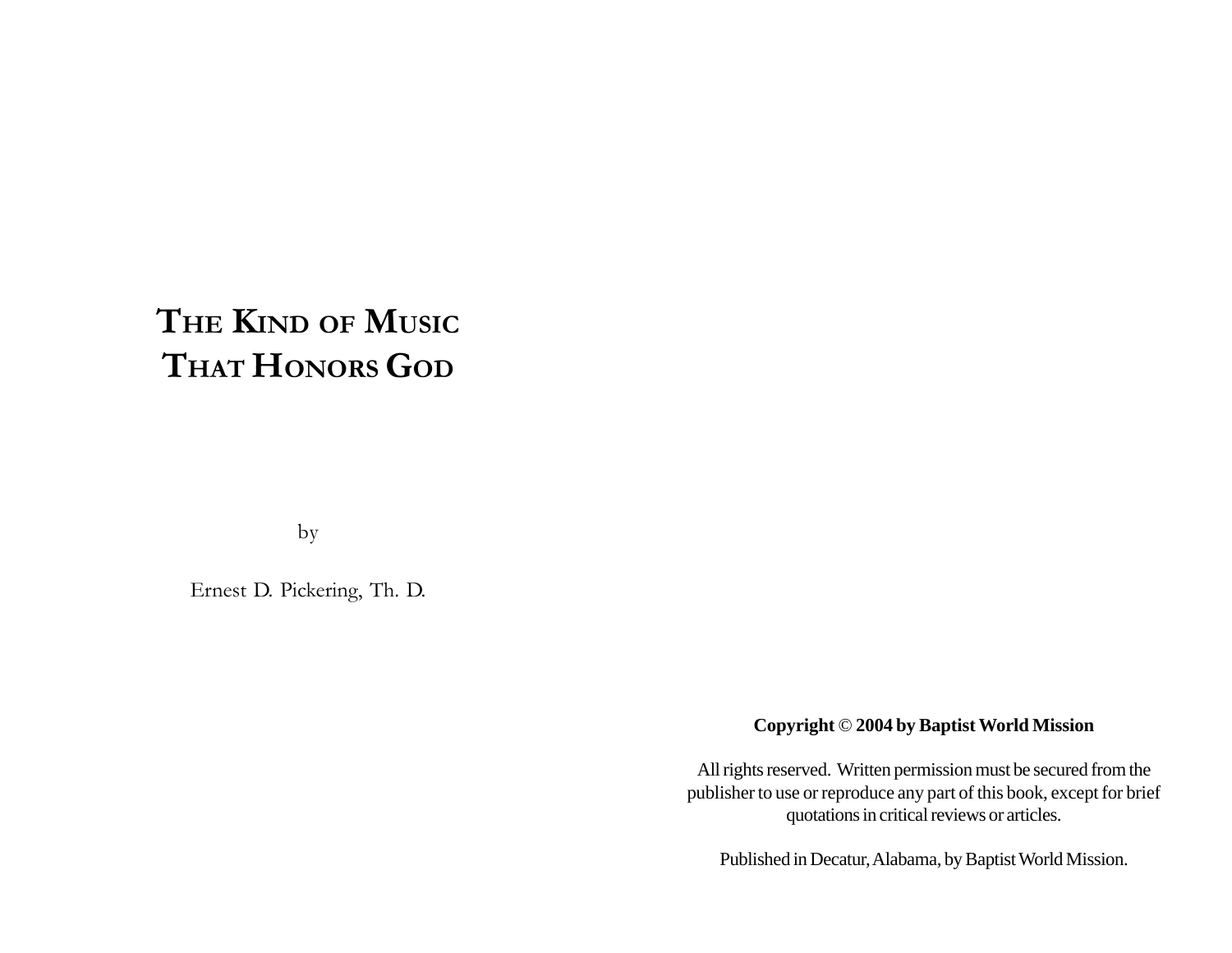# **The Kind of Music That Honors God**

A nine-year-old boy wrote a letter to God and deposited it in the church offering plate. The pastor found it and read these words:

Dear God,

Church is all right, but you could sure use better music. I hope this will not hurt your feelings. Could you write some new songs?

In his boyish way, the lad expressed three important truths: Your friend, Barry

1. Music plays an important part in worship.

2. There is good music, and there is poor music.

3. New songs are vital and refreshing in the music program of the church.

The current difficulty the church faces is that many who think "God needs some new songs" have produced them, but they are not songs that honor God, that are consistent with biblical truth, and that lead believers into a life of holiness. Much that parades as Christian music today is theologically and musically defective. One of the burning questions of the day is this: "What kind of music should churches employ in their worship of the living God?" Deep divisions are arising between churches and Christian leaders over musical styles.

One of the chief arguments given by advocates of so-called "contemporary Christian music" is that in order to reach the youth of our day, we must employ the styles of music with which they can identify and have similarity to the musical styles which are popular and attractive to young people. Amy Grant, a very visible representative of this approach, declared in an interview:

I also feel like there's a group of us who...want to be a voice in our culture. Somebody has got to be there...saying... Hey, there are a lot of us who love Jesus, and we're going to be in the mainstream too" (Steve Rabey, "Christian Singer Appeals to Fans of Secular Pop Music," *Christianity Today*, November 8, 1985, p. 62).

A spokesman for the Gospel Music Association, which has bestowed several musical awards upon Amy Grant, declared, "We can stay and perform to our Christian subculture all we want, but I think we could go to where the people are, and that's what Amy is doing" (Rabey, loc. cit.). The inference, of course, is that in order to "go to where the people are" we must employ musical styles in line with what "the people" want. This is fallacious thinking.

Compared to today, one heard little disagreement over the nature of church music 30 years ago. The meteoric rise of rock music has caused a total revolution in the field of music and has impacted very heavily the field of church music. The beat, rhythm, and style of rock have invaded the church.

There is a persistent cry, "Let's be contemporary." If we are not "contemporary," we are "out of date," a hopeless anachronism upon the religious scene. One is embarrassed to cite a liberal publication that seemingly offers more insight on this subject than many evangelical periodicals. Carl Schalk has some penetrating remarks on the subject.

> One of the most widely promoted emphases in some parts of the church in recent years has been the idea that in words and music the church music heard in most congregations has been hopelessly out of date. For church music to survive, it must in some dramatic way become more contemporary ("Thoughts on Smashing Idols: Church Music in the 80s," *Christian Century*, September 30, 1981, p. 960).

Schalk has other complaints: (1) that much contemporary music is viewed primarily as a means of entertainment, not edification; (2) that it represents a "trivialization of the Gospel," and (3) that it is, for the most part, mediocre. "Mediocrity thrives where the superficially attractive is held in high regard, where the easy effect is too readily applauded, and where the trite rhythm or the maudlin...melody satisfies" (Ibid., p. 962).

That Bible-believing Christians would enthusiastically embrace so much of the contemporary music speaks volumes about the sad spiritual state of the church. "It is profoundly significant that evangelicals, even the more conservative among them, have accepted the rock mode. This acceptance obviously indicates a further chapter in the death of self-denial and world rejection among them" (Richard Quebedeaux, The Worldly Evangelicals, p. 188). Even secular observers and writers have more discernment than some believers. A music critic in reviewing an Amy Grant concert observes, "This whole genre is an odd pop form, almost by definition a compromised sort of music—how, for example, do you sing about giving your soul to Jesus while making lusty rock music?" (Ken Tucker, *Philadelphia Inquirer*, August 23, 1985). A very good question indeed! For the Christian, the Bible, the Word of God, is supposed to be the final authority for faith and practice. Many who employ wild and radical styles of religious music today claim that the Bible does not dictate any particular style of music and that Christians are free to utilize whatever style suits them and serves the purpose intended. But is this true? Will we learn nothing from a study of the Scriptures about what kind of music honors and pleases God? It would seem strange that God, knowing the vital part music plays in worship, would leave us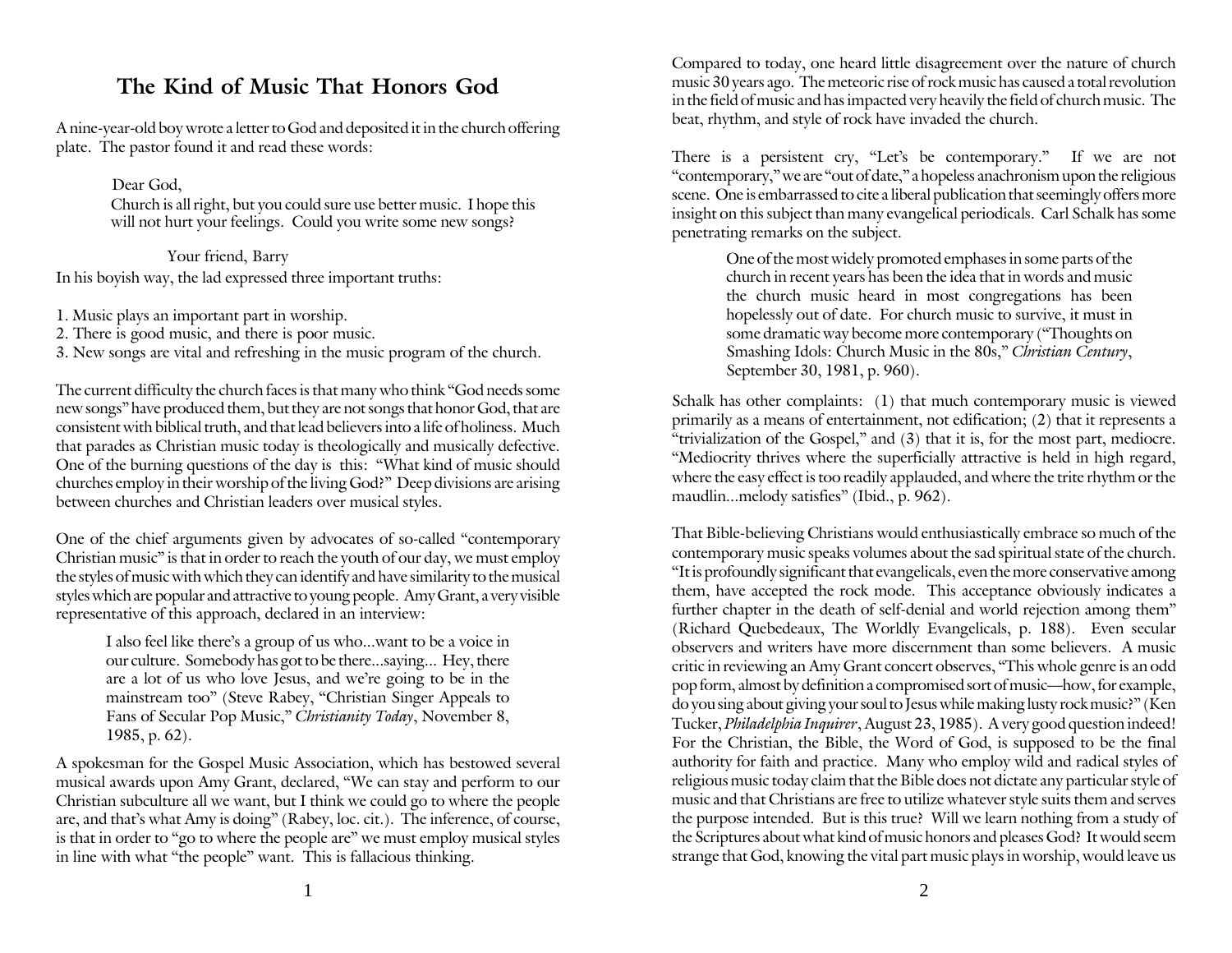solely to our own judgment in ascertaining the proper kinds of music to employ. What instruction, if any, does the Bible give us about music?

## **MUSIC SHOULD EXPRESS THE PRAISES OF THE LORD**

The Psalms are an excellent source of information on God-honoring music. The book of Psalms is often called the "Old Testament hymnbook." The Psalms were written to be sung, and they constitute a major portion of the music enjoyed by the Old Testament saints.

WITH HAPPY HEART. "Serve the Lord with gladness" (Ps. 100:2). So exhorts the inspired writer. Our music is very closely connected with our emotional life, though it certainly embraces more than the emotional. However, if our hearts are not happy, it is extremely difficult to sing or enjoy spiritual music. This is why backslidden and carnal believers often have great difficulty entering into the church's worship service with enthusiasm. They are busy nursing their grievances, entertaining dark thoughts about other people, and living under the cloud of unconfessed sin, which has blocked their view of the glorious God. They have no "gladness." They cannot "sing the Lord's song." The music of worship is the expression of a heart that is truly glad in the Lord.

WITH JOYOUS SONG. "Come before his presence with singing" (Psalm 100:2). When we gather as the people of God and sing, we are "coming before Him," that is, we are coming into the presence of the Lord with offerings of music. Music rendered in Christian assemblies should not have as its purpose the advancement of the musician and his or her career, not the entertainment of the audience, but should rather be directed toward the Lord. We strongly disagree with Bob Larson, an early opponent of contemporary, rock-style Christian music, who has now become a proponent of it, when he says,

The typical Christian rock concert is entertainment, not worship, but that doesn't invalidate it. There's nothing wrong with Christian entertainment—any effective religion has always been entertaining (Quoted by Gail Pellert, *Christian Rock*, p. 23).

We behold the sad spectacle today of supposedly Christian music that has been prostituted to commercial purposes. Music that pleases the Lord is that which is offered by sincere, humble, and dedicated servants for the purpose of glorifying the One Who has put a song in our hearts, not the ones who are seeking to sell a few more tapes.

WITH DEDICATED INSTRUMENT. A variety of musical instruments are mentioned in the Scriptures as being used in the worship of God. In this article

we will not seek to explore the exact nature of each, but a sample is found in the closing Psalm (Psalm 150). Instruments mentioned are trumpet, psaltry, harp, timbrel, strings, and cymbals. While there are a few religious groups who reject the use of musical instruments in public worship services, most of the church has recognized the vital contribution that such instruments make to corporate worship. We are told to "sing psalms" (Eph. 5:19), the word "psalm" meaning "to sing to the accompaniment of a musical instrument."

#### **MUSIC SHOULD EXTOL THE GLORIES OF THE LORD**

If one desires to see the part that music will have in Heaven, he should meditate upon the fifth chapter of Revelation. Here is given a soul-stirring description of multitudes gathered before the throne of God, pouring out from joyous hearts the praises of the Lamb of God.

LOOKING AT THE LAMB. The apostle John wrote: "And I beheld, and, lo,...a Lamb" (Rev. 5:6). It is tremendously significant that in the one chapter in the New Testament that perhaps says more about music than any other, the first thing one is introduced to is "the Lamb." Our hearts are stirred by a vision of the Lamb! John, in his vision, saw the Lamb, and the twenty-four elders (the redeemed church) saw Him also. No wonder "they sung a new song" (v. 9). How can you help but sing when you get a glimpse of the Lamb Who died for you! The reason some believers are not excited about the ministry of song is because they do not have a great vision of the Savior nor a fresh delight in Him pulsating through their beings. Enthusiastic singing begins with an adoration of and an occupation with the Lord Jesus Christ!

WORSHIPPING BEFORE THE LAMB. The twenty-four elders "fell down before the Lamb" (v. 8). They prostrated themselves in humble worship, awestruck at His majesty, they saw themselves as unworthy. They were confessing by their actions and their words the depths of their sinfulness. Great theological understanding is evident in this description of heaven's praise. It contrasts sharply with the shallowness that passes for "Christian music" today.

EXTOLLING THE PERSON OF THE LAMB. The center of their song was this: "Worthy is the Lamb" (v. 12). Their eyes were fixed upon the altogetherlovely One. They were captivated with His beauty and grace. Their music reflected the focus of their worship.

Much modern religious music is man-centered. It is experience-oriented.

Popular texts also demonstrate the pervading influence of existentialism. The expression of the feeling of the moment, the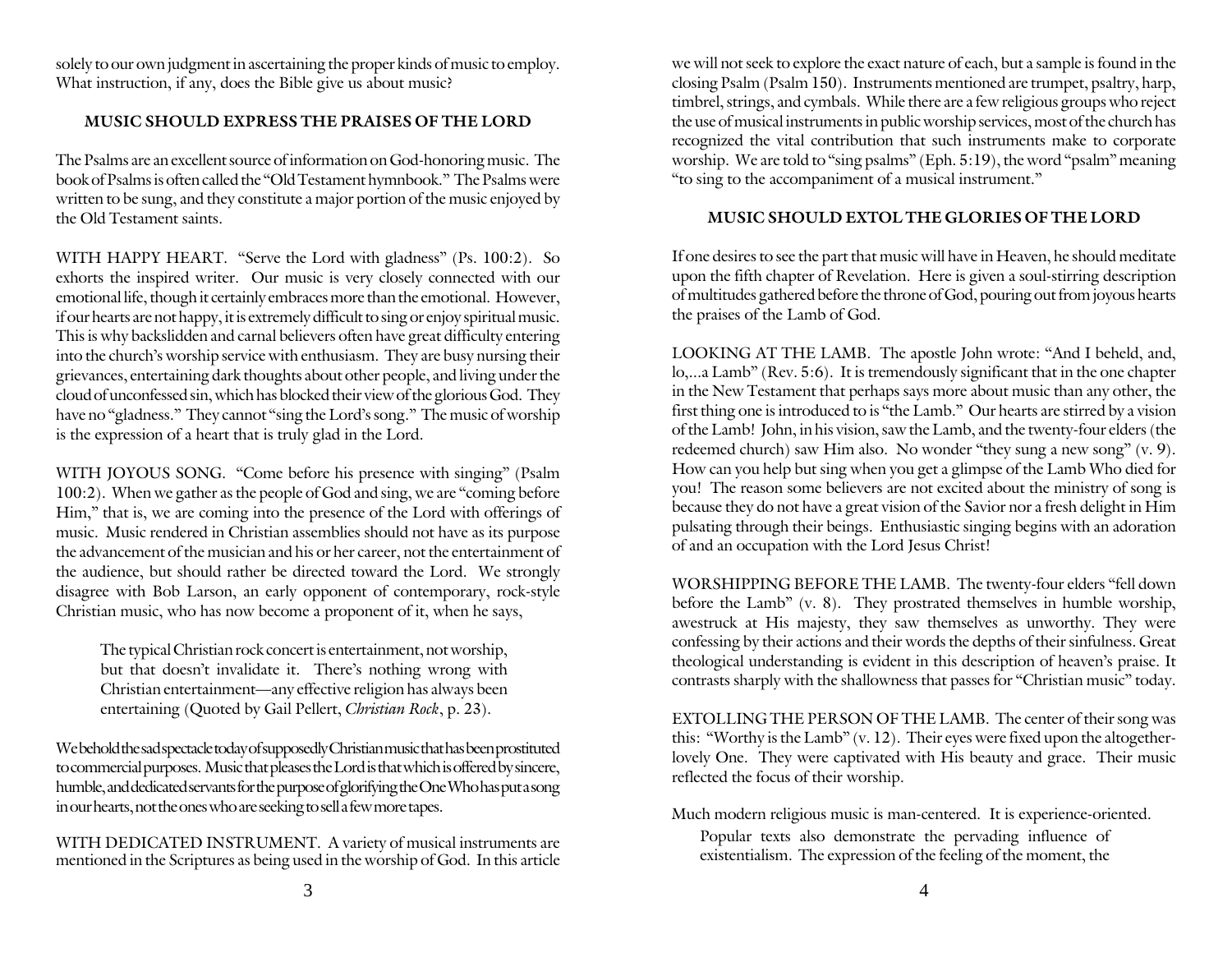emphasis on physical sensation, and even the deliberate incompleteness of the songs with their predictable "fade out" endings carry us into a physical and emotional euphoria that is not anchored on scriptural principle and doctrine (Dwight Gustafson, "Should Sacred Music Swing?" *Faith For the Family*, January/February, 1975, p. 5).

Sunday school pupils have often blared out the little ditty:

O, I feel so good, I feel brand new, O, I wonder if you feel so too.

Contrast this with the great hymn by Bernard:

Jesus, the very thought of Thee With sweetness fills my breast, But sweeter far Thy face to see And in Thy presence rest.

Not only the words, but the "beat" of many modern songs tend to draw attention away from the Lord and to the "performer." Professing Christian entertainers copy the mannerisms of their secular counterparts: swinging, swaying, hollering into microphones, and generally presenting themselves as cheap imitations of the godless "artists."

# **MUSIC SHOULD EXPRESS THE TRUTH OF THE LORD**

"Let the word of Christ dwell in you richly in all wisdom; teaching and admonishing one another in psalms and hymns and spiritual songs, singing with grace in your hearts to the Lord" (Col. 3:16). This verse is a major New Testament declaration concerning Christian music. What does it say about it?

MUSIC SHOULD BE DOCTRINAL. What does Paul mean by the phrase "the word of Christ?" Whatever he does mean, it is obviously connected with church music. This phrase refers to the teachings about Jesus Christ and His work, especially as given by the apostles. The "word of Christ" was the message about Christ that was being proclaimed in the world by the early church. That message has now been inscripturated in what we call the "New Testament." Today, therefore, it is not for us an oral word but a written one. We could render the thought something like this: "Let the inscripturated teaching concerning Christ dwell in you as you sing."

This gives us some very important information concerning our music. It tells us that biblical knowledge and Christian music must walk hand in hand. In other

words, music that honors the Lord must be correct theologically. There is little that is more disconcerting to a well-taught Christian than music that expresses unbiblical concepts. With what fervor premillennial believers sing,

> For not with sword's loud clashing, Nor roll of stirring drums. With deeds of love and kindness The heavenly kingdom comes.

One could scarcely find a clearer statement of what is known as "postmillennialism" than this, but—who cares—it sounds good doesn't it? Leonard Seidel, in his excellent book, remarks:

There was a time when the music for the church was written by theologians, teachers, and ministers who labored in and understood the Scriptures. What a contrast to the shallow knowledge of many of today's songwriters...! (*Face the Music*, p. 121).

Most regrettably, many authors of current Christian music do not know enough theology to fill a thimble. And, furthermore, many of them care little about the theological content of that which they write. They are interested in selling their product, in pleasing the appetites of shallow believers who know little doctrine and could care less. What the songwriter is looking for is something that will titillate the hearers, have a catchy little tune, and move to the top of the "Christian best-sellers" charts. Their cause is greatly forwarded by the large demand for that type of music from American Christians.

Contemporary religious musicians are often more concerned about the "relevancy" of music than they are about its scriptural character. "We must adapt to the musical styles that young people like if we are to win them for Christ," is the common cry. Nonsense! The great God of Heaven is not shut up to the employment of the world's musical styles in order to convert the lost. His Holy Spirit is well able to break the hard hearts of youth, as well as older people, and to bring them to a saving knowledge of His Son without employing wild and godless musical techniques in doing so.

Many modern, popular religious songs have virtually no discernable, scriptural message. One popular artist in the contemporary scene recorded a hit entitled "The Sky's the Limit." A review of it in a contemporary magazine declared that it "expresses the theme that we as individuals can do anything, when we put our minds to it, because 'the sky is the limit'" (Tim Smith, *Contemporary Christian*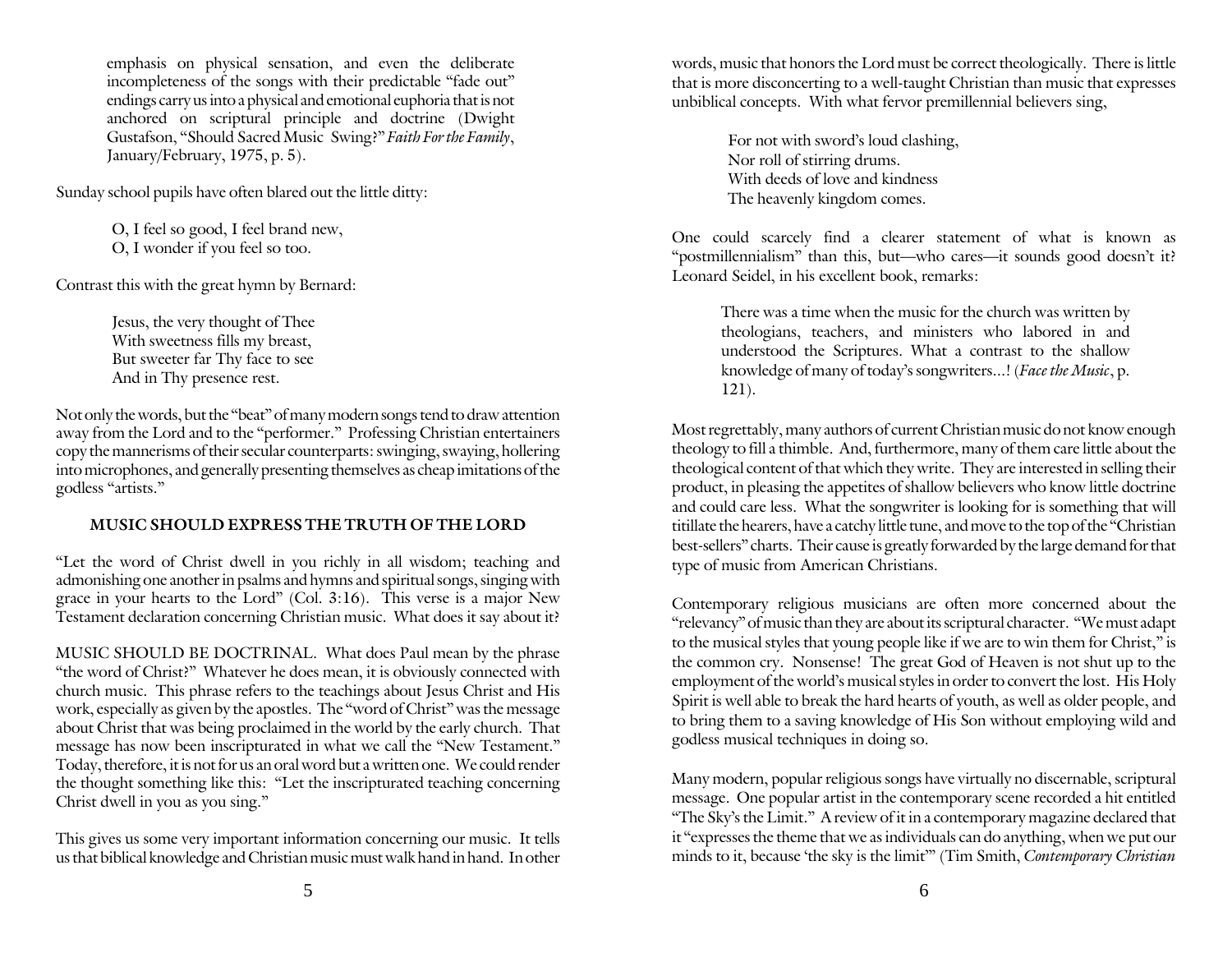*Magazine*, "Music/Records," May, 1984, p. 39). What a completely unscriptural concept this is and only one example of many others that could be cited.

Many today are inclined to proceed from the Spirit to the Word to formulate a theology, rather than proceeding from the Word to the Spirit. One evangelical writer put it this way:

The prescription for health that is increasingly being sounded from within evangelicalism is this: if the church is ever again to set forth a relevant and adequate theology, it must begin not with the reflection on the person of Christ, but with reflection on our experience with Him through the Holy Spirit (Robert K. Johnston, "Of Tidy Doctrine and Truncated Experience," *Christianity Today*, February 18, 1977).

But music that begins with experience is not the kind of music approved by the apostle Paul in this statement of principle in Colossians 3.

MUSIC SHOULD BE DIDACTIC. Music that is honoring to God should instruct the believer. This is Paul's emphasis: "As you teach and admonish one another in psalms and hymns and spiritual songs..." (Col. 3:16). The two words that he employs in relating teaching to music are very appropriate. "Teaching" translates the word *didaskolos,* which places emphasis upon the intellect. We shall say more about that aspect of music later. The word "admonishing" has emphasis upon the will and means "to impart understanding, especially with a corrective influence." "Some Christian songs today are so veiled in terms of spiritual content that their meaning is lost to all but the most imaginative" (John Styll in an editorial quoted in *Christianity Today*, October 2, 1987, p. 59). One writer comments:

Kids are always telling me that "Christian Rock" is used to tell people about the Lord. But most gospel rock songs don't have any message in them. Most songs by "crossover" artists can be interpreted two ways, so they can enter into both the secular and gospel markets. At best, the message is vague and nebulous (Quoted in *Fundamentalist Journal*, February, 1986, p. 21).

Believers often learn more about Christian doctrine from the songs they sing than from the sermons they hear. Thus, the type of songs used in a local church are extremely important. While we do not often think of participation in the musical program of a church as a learning experience, it most definitely is. The music of a local church must be in line with its doctrinal position and with the biblical exposition delivered from the pulpit.

One of the complaints of many ministers of music and pastors is that the musical tastes of congregations are poor and that they are satisfied with a low standard of music. No doubt this is true. But they must be taught music even as they are taught the Word. Their standards must gradually be elevated through patient work and the correct use of quality music.

One of the sad effects of the use of much contemporary Christian music is the development of an appetite among believers for that which is mediocre and that which is sensational. The commercial music industry does not specialize in producing music that is of great depth and quality. It is reaching for the widest audience possible. Nor does it hesitate to package music for the consumption of the Christian public in a context of dazzling light displays, deafening sound tracks, and assorted other gimmicks. Concerned pastors and Christian leaders must regularly and concertedly seek to overcome this display of the flesh by educating their people from the Scriptures and developing their taste for good music by using good music. Remember—music has teaching power that is taught within itself. Congregations can mature in their tastes as they are taught what is right and as they are challenged toward higher goals.

We cannot expect this generation to respond to hymns that are rich in content unless they are taught carefully and used convincingly. The shallow—but pleasurable—emotional response to worship choruses is derived from the repetition of a few simple phrases. Those who expect worship to be more reasonable and rational must patiently and lovingly introduce their people to the deeper emotional resources of words that will truly challenge and stimulate the imagination. Texts of great hymns have done this since the sixteenth century, and they still have the power to do so...(Donald Hustad, "Let's Not Just Praise The Lord," *Christianity Today*, November 6, 1987).

### **MUSIC SHOULD EXHIBIT THE INTELLIGENCE OF THE LORD**

"I will sing with the spirit, and I will sing with the understanding also" (1 Cor. 14:15). Paul felt that the "mind" (understanding) was very important in the ministry of music.

THE DANGER OF MUSICAL GIBBERISH. Paul was writing to a church that was marked by excesses of emotionalism. He is warning believers there against unintelligible and irrational outbursts. While our emotions are certainly involved in the worship of God, they must be balanced with and controlled by the rational element of our being.

The emergence of "rock and roll" has produced a climate for the acceptance of music whose basic purpose is to be "felt." Many exponents of rock music have noted that it is written to be experienced rather than to be understood. Its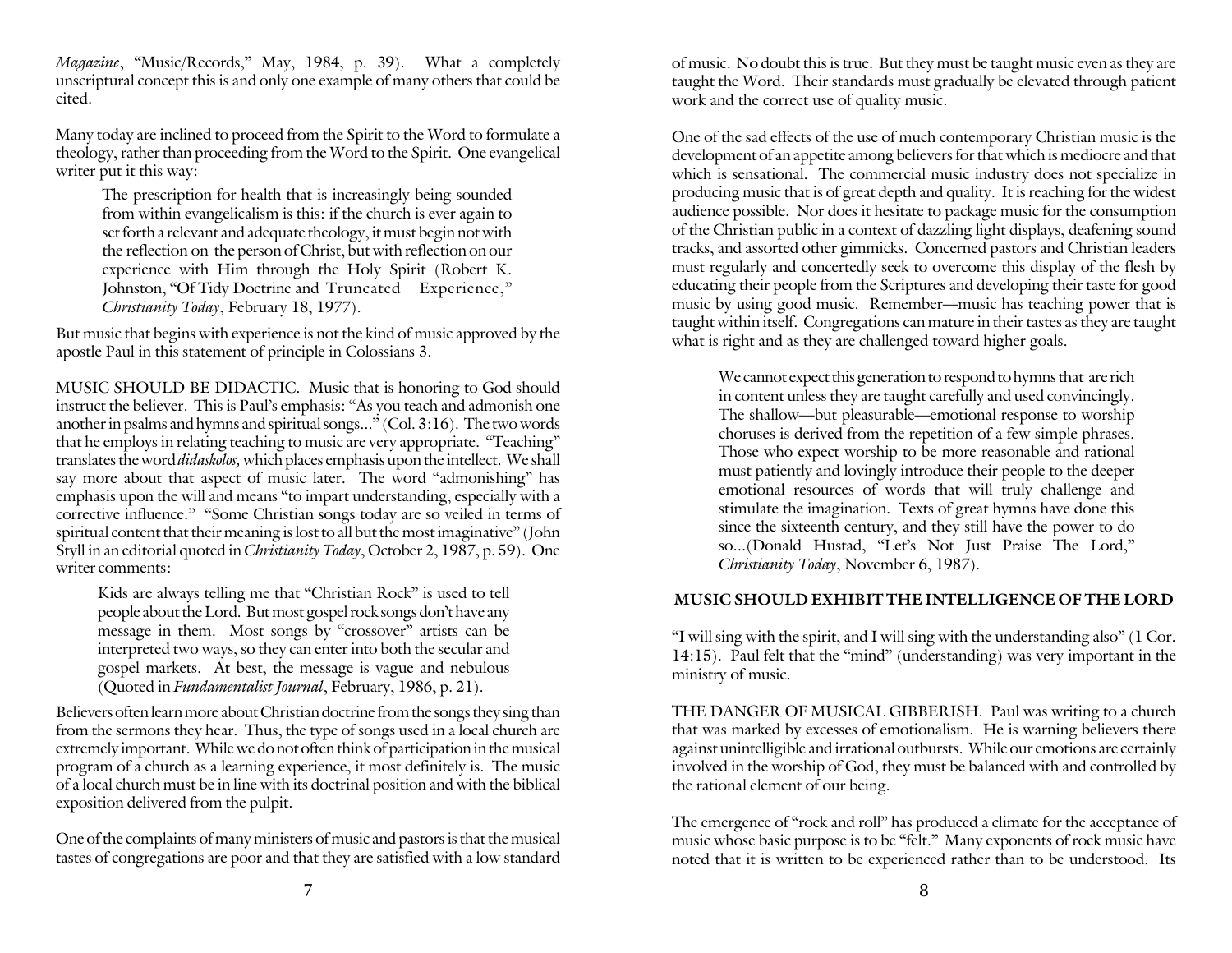emphasis is upon "feeling" rather than upon "thinking." Many styles of "Christian" music that are currently popular partake of this same quality. There is the blare, the rumble, and the strong rhythm pattern, which gets the foot tapping and the body swaying—all, of course, "for Jesus." Often young people, when warned about the suggestive and downright godless lyrics of secular rock music, reply, "Oh, I don't listen to the words. I just enjoy the music." This attitude tends to carry over into the church as well, where it is discovered that goodly numbers of "Christian rock" lovers have little interest in the texts of the songs, but much more interest in the frantic, repetitive beat and the general "grooviness" of the number. Any music that emphasizes "sound" over "message" cannot be of God. "We need to guard against spiritualized sentiments wrapped in worldly bundles of music" (Charles Bergerson, "Modernism in Music," *Baptist Bulletin*, March, 1969, p. 11).

But, the advocates of the "modern sound" declare themselves to be in good company. Did not the great church father, Martin Luther, take the tavern songs of the day and fit them out with Christian words, thus sanctifying the devil's tunes for the Lord's work? This argument, often heard, borders on the ridiculous if one has any understanding of the situation in Luther's time. Johansson, in a very fine and scholarly work, makes this observation:

But the thrust of the popular music of Luther's time and the thrust of our pop music is as different as night is from day. There was a stylistic unity in the sixteenth-century musical world which no longer exists in today's music... (Carl Johansson, Music and Ministry: *A Biblical Counterpoint*, p. 50).

Further, he declares, "The popular music of the time had a folk-like character far removed from modern-day pop" (Ibid., p. 50). Says another authority concerning those sixteenth-century times, "A difference between sacred and secular music hardly existed" (Eric Bloom, ed., *Grove's Dictionary of Music and Musicians*,  $5<sup>th</sup>$  edition, I, 848).

THE BLESSING OF MUSICAL UNDERSTANDING. Again, remember Paul's statement, "I will sing with the understanding." He is telling us that: (1) musical worship involves rational thought, and (2) such worship also demands a discrimination between that which is bad and that which is good. It is not sufficient for someone to say, as did a noted Christian leader to this writer as he defended the "modern sound," "Well, it ministers to me. I enjoy it and so do the kids." But that misses the point. It is not a question of personal taste—what you or I enjoy. It is a question of what is compatible with biblical revelation and with the proper purpose of Christian music as gleaned by a study of the principles found in Scripture.

There is a great deal of "bad" Christian music. This fact needs to be acknowledged and believers need to be taught how to discriminate between what is bad and what is good. Someone has paraphrased a portion of 1 Corinthians 13 thusly:

If I sing clever arrangements and flowery anthems, but fail to communicate the words, I am become an ineffectual noise. And if I exhibit superior vocalism so that I strain not upon the high  $Cs$ , but fail to interpret the words, I am nothing. Words clearly sung reach the understanding and incite thinking: words properly interpreted stir the emotions and lead to action. And now abideth music and words, these two, but the greater of these is words.

#### **MUSIC SHOULD EVIDENCE THE SPIRIT OF THE LORD**

Immediately following his exhortation for believers to be "filled with the Spirit," Paul writes, "Speaking to yourselves in psalms and hymns and spiritual songs, singing and making melody in your heart to the Lord" (Eph. 5:19). For a musician to honor God with his music, he must be controlled by the Spirit of God. The Lord is pleased with "spiritual songs." How could such be described?

MUSIC RENDERED BY A SPIRITUAL PERSON. Sadly, one must recognize that many of the leading recording and performing artists of the professedly "Christian" music world do not have lifestyles that conform to the standard of holiness required in the Bible. Many of them are very worldly in their dress, language, deportment, and attitudes. If anyone should be living close to God, it should be a musician who stands before crowds of people to present to them biblical truth in musical form. So many, however, have become "performers," enamored with the material rewards of this life. Some of them do not attend a good local church on any regular basis, and many are not even members of a sound church. Their attempts to imitate the worldly rock stars are nauseating and blasphemous. One female star, attired in body-hugging clothing and supposedly "singing for the Lord," was said to have "artfully mixed the sacred and the sexy" (*Christianity Today*, August 19, 1985, p. 70).

MUSIC EMPHASIZING A SPIRITUAL THEME. As has already been noted, much contemporary music is very shallow in its message, and, in some cases, downright confusing or erroneous. A "spiritual song" is one that speaks in a proper and biblical manner of some great truth of Scripture. It is more than merely a recitation of one's experience.

The world is full of "unscriptural" songs. Songs that include the name of Jesus and purport to be "Christian" songs may be very unscriptural. A popular album by a noted "heavy metal" group, professedly Christian, is entitled, "To Hell With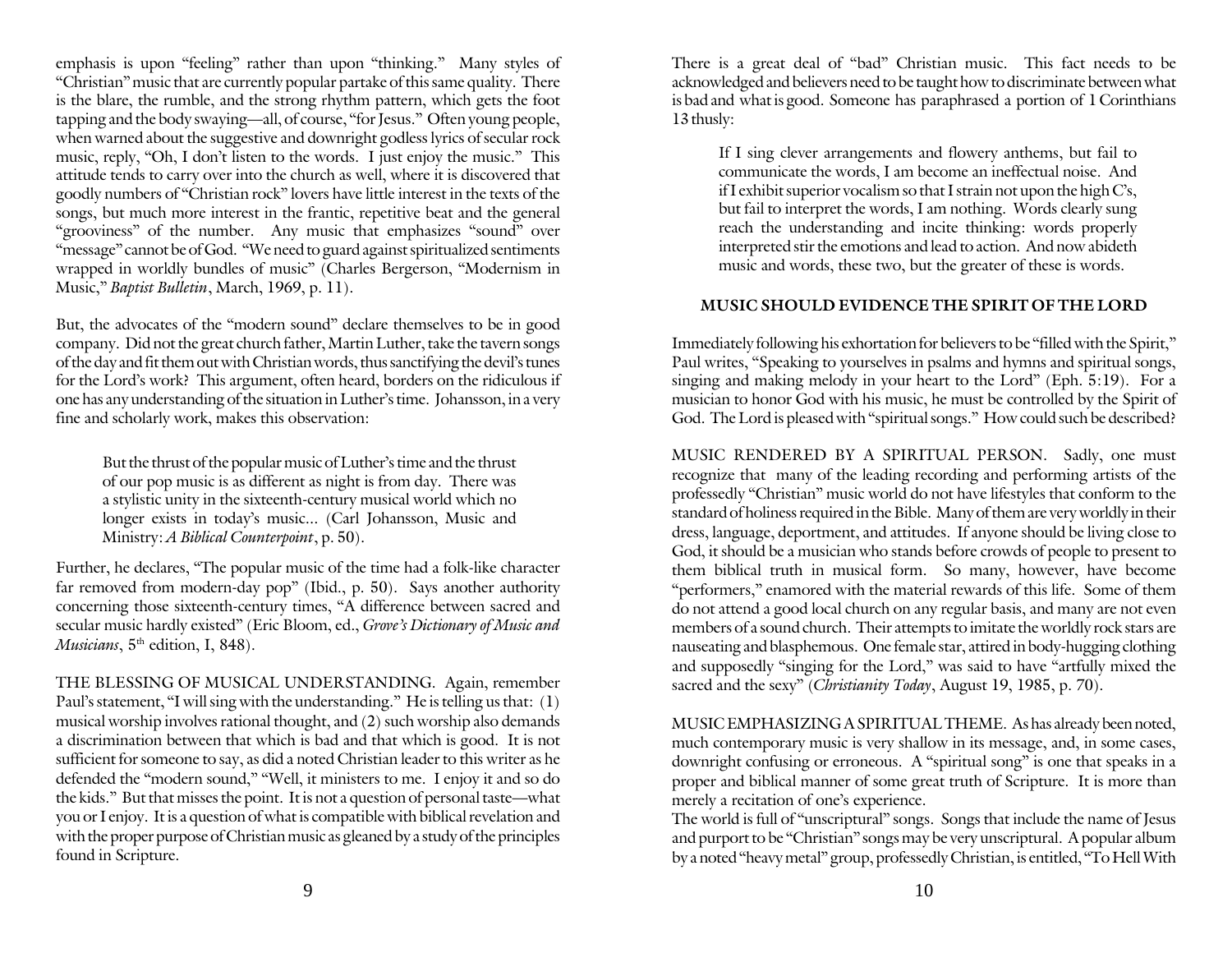the Devil." It is typical of the worldly and flippant manner in which these groups approach their profession.

It has been noted by some Bible preachers that the combination of the gospel and rock music is a union made in hell. A noted "Christian" rock musician replied to this by saying, "Music cannot be possessed by demons" (*Christianity Today*, August 19, 1985, p. 71). How little spiritual discernment a person has who makes such an observation! The devil and his demons most certainly do employ music and have done it down through the ages. They enjoy nothing more than corrupting music which is ostensibly rendered for the purpose of honoring God.

His hair is gelled up in a new-wave pompadour. A tiny silver cross dangles from one earlobe. In his gray leather jeans, tight "muscle shirt" and oversize cotton jacket, singer Tom Miner looks every inch the rebellious rocker. He grabs the microphone in one hand and lifts a clenched fist. "Fight on!" he shouts to an audience of 3,000 evangelical Christians beyond the colored floodlights. "Shake it in the Devil's face, and say, 'Fight on!'"

So began the recent Christian music festival in Estes Park, Colorado,

an annual rave-up for evangelical kids—and pastors—that ne <sup>v</sup> <sup>e</sup> <sup>r</sup> berates with sounds which many preachers still damn as the Devil's own. But to its young fans, the new religious music is literally a godsend. Not turned on by oldtime spirituals, evangelical youngsters are embracing what they call "contemporary Christian music"—played by flashy performers whose moves may be wild but whose message is worshipful ("The New Christian Minstrels," *Newsweek*, August 19, 1985, p. 70).

How Bible-believing Christians could possibly see anything of spiritual value in something like this is beyond understanding.

MUSIC PRODUCING SPIRITUAL GROWTH. In seeking to correct certain excesses in public worship in the church at Corinth, Paul wrote, "How is it then, brethren? When ye come together, everyone of you hath a psalm...Let all things be done unto edifying" (1 Cor. 14:26). The "psalm" should be one that "builds up" (edifies) the people spiritually. Music should build up the people of God and make them stronger in their faith and life. "Christian rock," for example, would not qualify here. Nor would much modern contemporary Christian music. Appealing as it does to the flesh and the baser nature of man, it tends to tear down, weaken, and harm the spiritual life rather than nurture it in wholesome growth. Instead of concentrating the mind and heart upon holy things, much of the

contemporary Christian music scatters the thoughts, disrupts the meditative processes, and promotes disintegration rather than integration in the life of those who listen to it.

A poorly-taught Christian public does not grasp the meaning of biblicallycentered hymns. Hustad's comments are perceptive:

Many church leaders say traditional hymns are too hard to understand, too theological in language. Some have discarded their hymnals in favor of simply worship choruses sung from memory or with the help of an overhead projector. But these uncomplicated songs may mirror the video age in which they were born: as short and encapsulated as news stories, and as repetitive as fast-food commercials.

An increasing number of church musicians admit they have reluctantly added this music style to their worship services. They felt compelled to do so by the large number of folk who heard "praise and worship" music in another "successful and rapidly growing" church, and came home with glowing reports of its significance. Competition, after all, is a factor in church life today. If you don't have the church music they want, they may go down the street where they can get it (Donald Hustad, "Let's Not Just Praise The Lord," *Christianity Today*, November 6, 1987, p. 28).

This is not to say, of course, that there is no place at all for choruses or shorter musical renditions, but to make such the "staple fare" of church music life to the neglect of "meatier" hymns is short-sighted indeed. If music is to promote spiritual growth, it must have good content.

What spiritual growth will occur in the lives of teenagers who feed constantly on the worldly presentations of current "Christian music stars"? Dale Crowley describes Amy Grant, a very popular figure on the current music scene:

Her interviews are often spiced with preppy slang and crude vulgarisms. She has performed for Billy Graham Crusades, the Bill Gaither Trio, Oral Roberts University, and secular rock shows. She dances to the hard-driving rock beats of an eight-piece band, with sizzling electric guitars, computerized lights, and smoke bombs ....Adolescent girl fans love her lifestyle message that it is all right to be sexy and Christian (Editorial, *Capital Voice*, November 1, 1986).